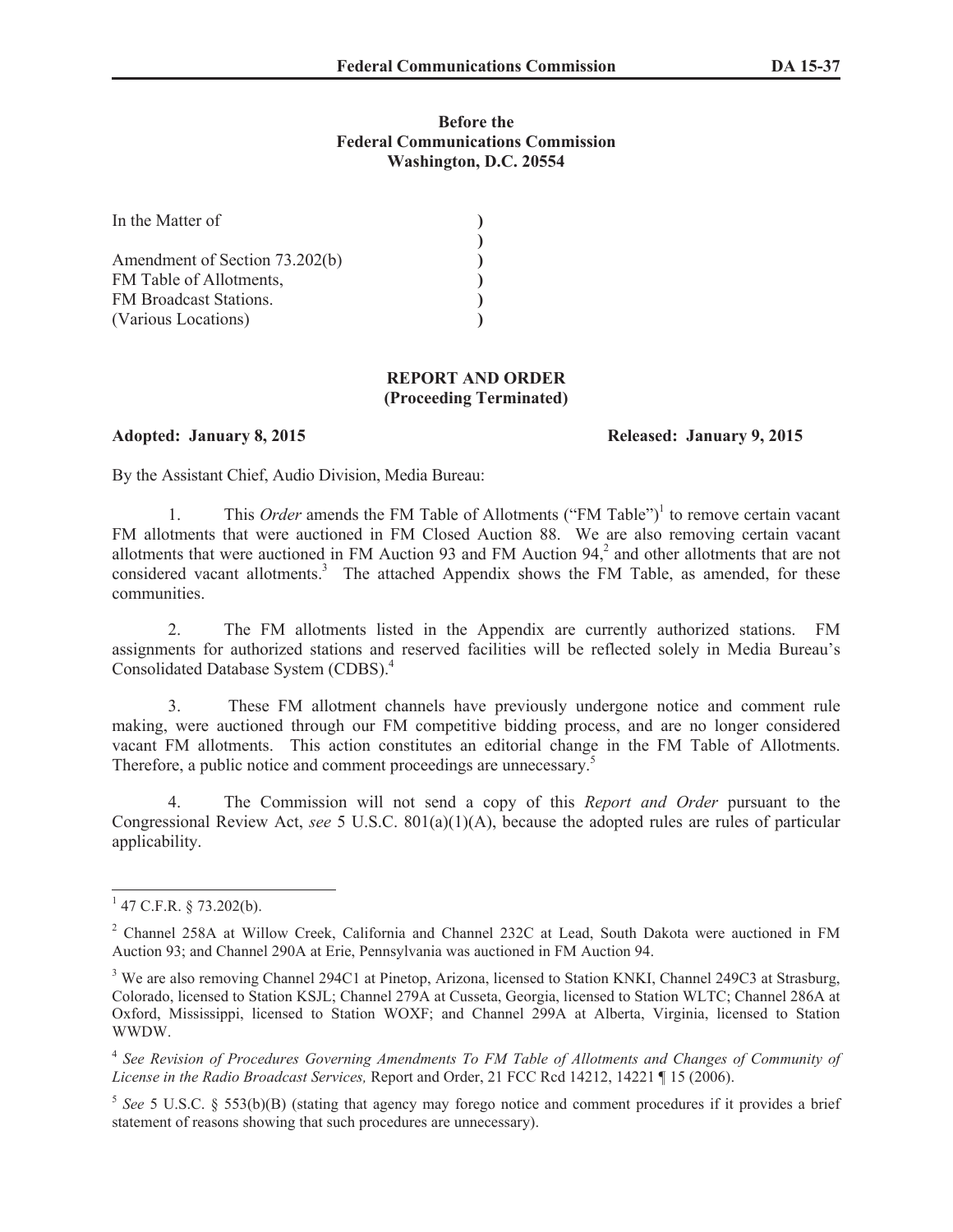5. For further information regarding a proceeding listed above, contact Rolanda F. Smith (202) 418-2700.

6. Accordingly, IT IS ORDERED, That this proceeding IS TERMINATED.

## FEDERAL COMMUNICATIONS COMMISSION

Nazifa Sawez Assistant Chief Audio Division Media Bureau

Appendix